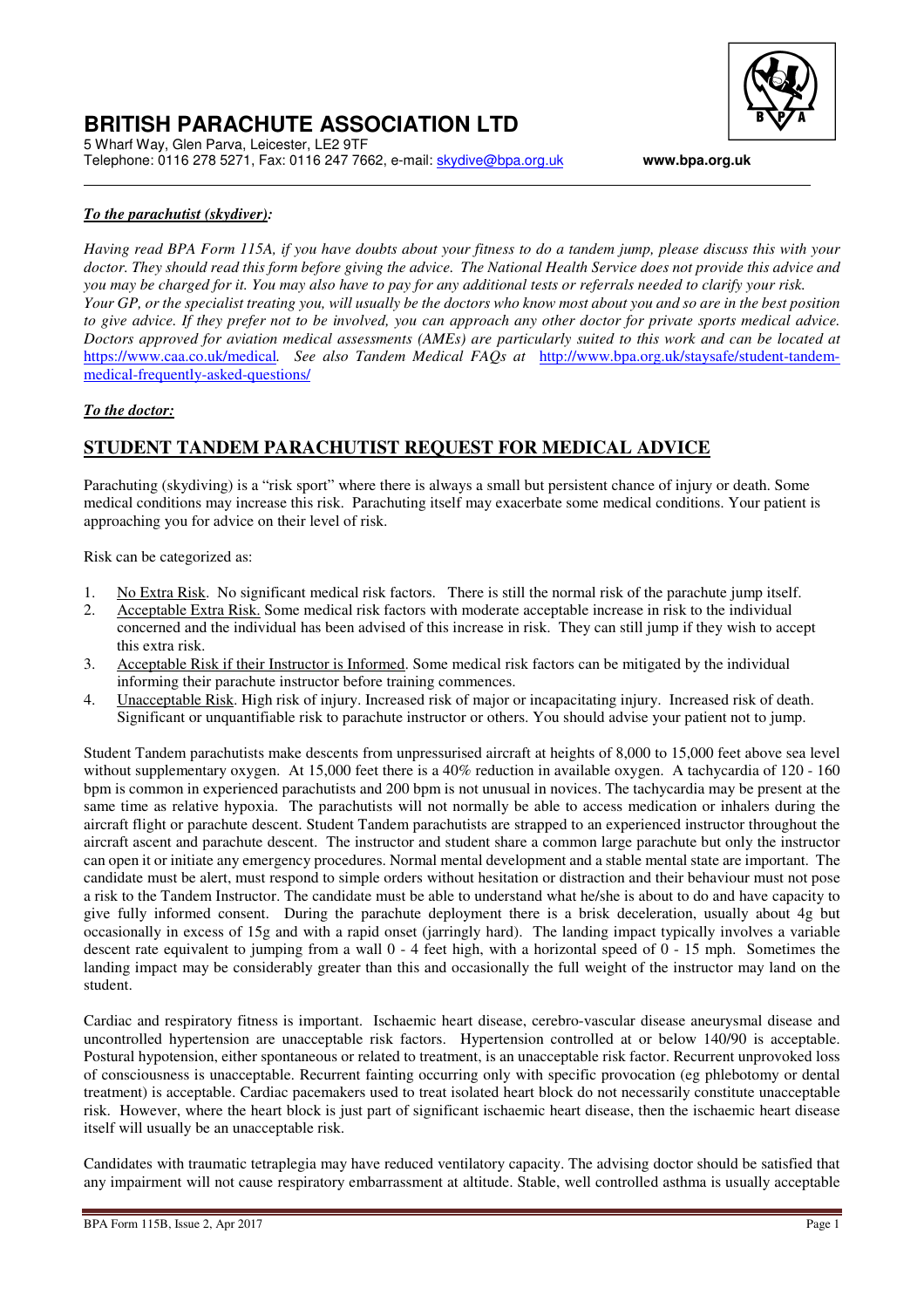provided the treatment enables the candidate to exercise in cold air without significant symptoms (see more detailed advice at www.bpa.org.uk/bpa-forms/). COPD limiting rate ordistance of walking at ground level is usually unacceptable unless formal assessment by a respiratory physician has shown otherwise. In borderline cases, risk may be mitigated by restricting the maximum altitude to a specified lower level. If a candidate is not felt fit to go to at least 8,000 ft above sea level, the risk is unacceptable. A history of spontaneous pneumothorax is unacceptable unless successfully treated by pleurodesis or pleurectomy. A history of traumatic pneumothorax is acceptable provided it has fully resorbed.

Musculoskeletal fitness is not required and even paralysis or partial amputation of limbs is medically acceptable provided the instructor is aware and can take extra precautions before the jump. Unstable or dislocatable shoulders are particularly likely to dislocate again while parachuting. This is painful and risks further injury to the joint. The instructor can reduce the risk of this happening if they are informed before training commences.

Unstable spinal injuries or subluxation may be exacerbated by parachute opening forces or landing impact and are an unacceptable risk. Pre-existing spinal problems, joint injuries and arthritis can be exacerbated. Joint, tendon, cartilage or ligament repairs can be damaged but this is less likely in a tandem jump than with any other form of parachuting, due to the descent and landing being controlled by a very experienced instructor. Osteoporosis increases the risk of injury both during parachute deployment and during landing. Previous fragility fractures of the spine or hip are unacceptable risk factors. Previous traumatic fractures should have healed and if any metalwork has been removed, time should be allowed for holes to fill and ossify for risk to be acceptable.

Middle ear or sinus disease may cause severe otalgia or sinus pain due to the rapid changes in ambient air pressure. The rate of descent in freefall may exceed 10,000 ft/min and under an open canopy 1,000 ft/min. Tympanic grommets or ventilation tubes are not a contraindication - they actually relieve pressure differentials as long as they remain in place. Otosclerosis treated surgically by stapedotomy is an unacceptable risk.

Neither blindness nor deafness constitutes a barrier to Student Tandem parachuting, but the candidate must be capable of appreciating what is happening and of giving informed consent. Their instructor must be informed of the impairment before training commences.

There is divided opinion on whether skydiving may affect the risk of recurrence of a previous retinal detachment, but there appears to be little good evidence for or against. An unquantifiable risk of loss of vision will be an unacceptable risk for many people, unless the treating ophthalmologist is prepared to give specific reassurance.

Stable and well controlled diabetes with little tendency to hypoglycaemia is acceptable. A tendency to recurrent symptomatic hypoglycaemia could put both the candidate and their instructor at risk and is unacceptable. Other chronic endocrine conditions, once fully controlled, are normally acceptable.

Epilepsy is an acceptable risk provided that control is good and there have been no fits or changes in medication in the last two years. A proneness to autonomic dysreflexia should be excluded in candidates with spinal injuries above mid-dorsal level, as it would be an unacceptable risk factor. Specialist advice should be sought in cases of doubt. Many neurodegenerative disorders are acceptable in their early stages unless respiratory impairment, postural hypotension, marked hesitancy or lower limb rigidity is present. Lower limb rigidity (whether due to arthropathy, spasticity, Parkinsons disease, obesity or any other cause) greatly increases the risk of fracture and is an unacceptable risk. The presence of a surgical CSF shunt on its own is not an unacceptable risk. However, if accompanied by cerebral atrophy or a markedly enlarged head, specialist advice should be sought.

Current neurosis requiring active treatment, history of psychosis, subnormality, severe learning difficulties, severe cognitive impairment, pathological euphoria, drug addiction and alcohol dependence all constitute an unacceptable risk. When an individual does not have capacity to consent to risk, but is nonetheless intending to proceed or is being encouraged by others to proceed, local safeguarding procedures should be initiated. Sometimes individuals with psychological difficulties plan to jump in the hope of boosting low self esteem. If the candidate refuses to jump, often in front of relatives and friends, there can be a devastating impact on already poor self esteem.

During the tandem jump, there is high speed airflow from the head of the tandem student, into the face of the instructor. In the event of vomiting due to motion sickness, nosebleeds from sinus problems or straining, expectoration of sputum or simple dribbling, the tandem instructor's face is exposed to body fluids of the tandem student. Helmet visors provide only partially reduced exposure. Any infectious condition that may be transmitted in such a way would be an unacceptable risk.

Expansion of gas in a viscus during the ascent to altitude can cause overfilling or separation of stoma bags. Starting with an empty bag and/or pre-emptive colonic lavage can reduce the risk of this social embarrassment. The candidate should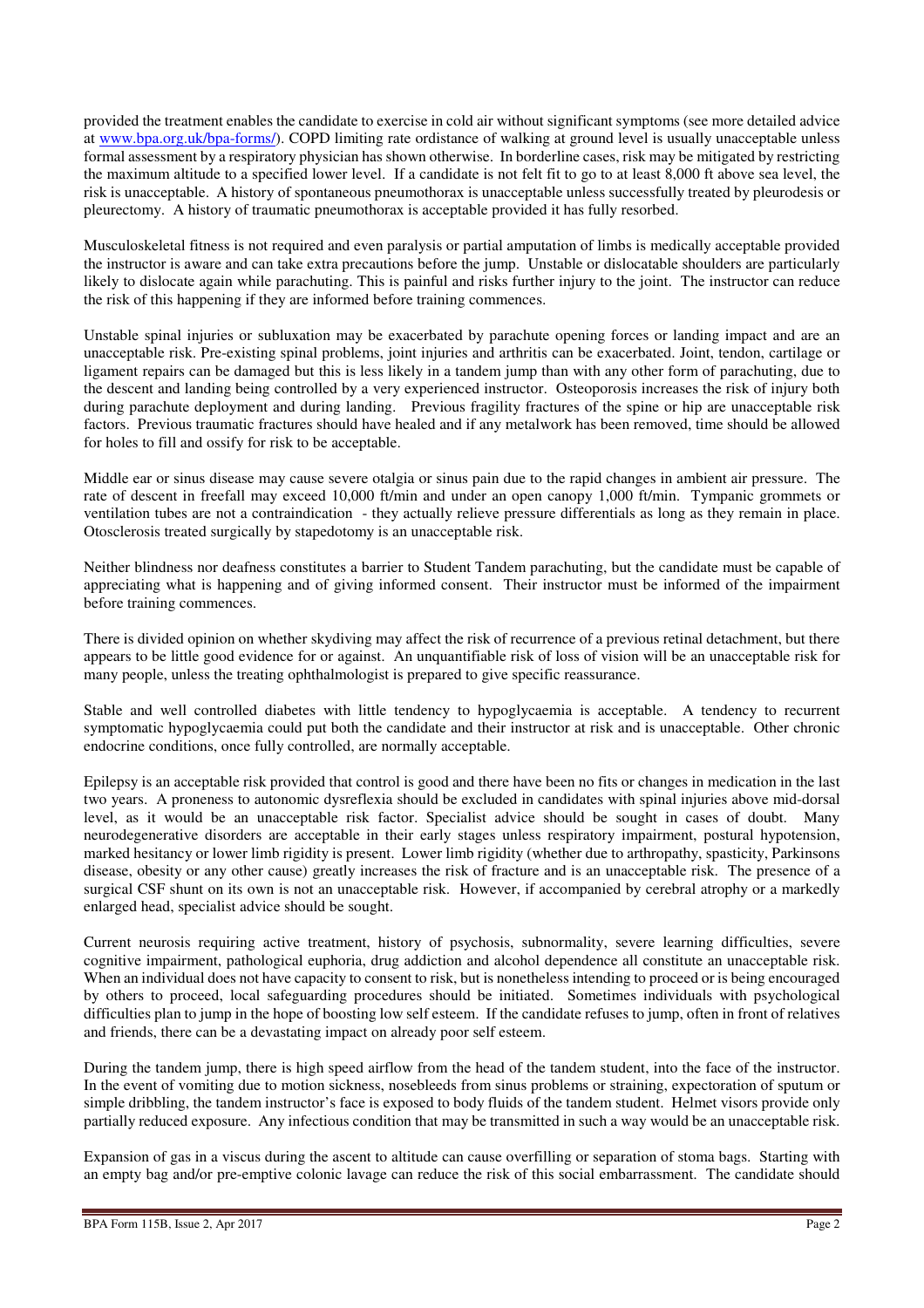inform their instructor of the position of the stoma and its bag, so that traction from the parachute harness can be avoided. Urinary catheters with leg drainage bags are unsuitable for use with a parachute harness. Removal of the drainage bag and spigotting of the catheter for the duration of the flight and jump may be acceptable provided there is still bladder capacity.

Recent surgery is an unacceptable risk until all wounds have healed enough to withstand rough treatment. If you feel the wound is not ready for a contact sport such as Rugby football, it is probably not acceptable for parachuting. Particular caution is required after cranial, ophthalmic or thoracic procedures since any residual trapped gas will almost double in volume during the ascent to altitude but has no ready means of escape. Such residual gas is an unacceptable risk.

A history of malignant disease, particularly if well localised and outside critical areas, may not add significant risk. However, bony metastasis may cause an unacceptable risk of fracture. Cerebral primaries or secondaries may affect behaviour or even capacity to consent. Symptoms from treatments causing cardiac or pulmonary toxicity suggest unacceptable risk. Advanced debility of widespread malignant disease is usually an unacceptable risk.

Even without parachuting, pregnancy inherently carries a risk of back problems, miscarriage, maternal haemorrhage and a risk of birth defects in the baby including brain damage. There are no published trials looking at whether the physical stresses of parachuting or the altitude hypoxia in the presence of asymptomatic placental insufficiency could alter the level of these risks significantly. Since any risk is unquantifiable, temporary and could affect not just the parachutist but also the person growing in the uterus, it should be assessed as unacceptable during the pregnancy.

Parachutists in perfect health are already at the limit of their physiological envelope when at 15,000 ft. Mild anaemia, causing no symptoms at ground level, may still cause light headedness or lack of stamina and reduced ability to obey commands when at altitude. Most blood donors will recover their normal haemoglobin levels within weeks of donation, but a few individuals with low iron stores may have a prolonged reduction. Donors should have a post donation blood count confirming normal haemoglobin before jumping at 15,000ft. Alternatively, they can jump at 8,000ft without a blood count, provided they are asymptomatic and at least 48hrs have passed since donation.

Organ transplantation itself is not a major risk. However, long term steroid treatment as part of immunosuppression may affect the likelihood of osteoporosis and fracture. Immunosuppressed patients should consider whether they wish to accept the risks of infection to a compound fracture contaminated by soil and animal faeces in a field.

Active or poorly controlled haemophilia, ITP, other bleeding disorders, coumarin anticoagulants or novel oral anticoagulants may increase the risk of haemarthrosis, haematoma, extensive bruising or other significant haemorrhage even in the course of a normal parachute jump. They may exacerbate simple injuries and also increase the risk of a parachutist succumbing to an otherwise survivable injury. They are usually an unacceptable risk.

Increasing age on its own is not necessarily a barrier to tandem parachuting if the individual is in good health. Some exceptional individuals are able to make a tandem jump even in their 90s. However, for many, increasing age often brings a combination of risk factors. Any one of these on its own might seem acceptable, but a combination of a number of individually acceptable risks may still amount to an unacceptable overall level of risk. Older parachutists break more easily and are more likely to die from an injury, which a younger parachutist may survive. Some older candidates may still decide to accept this risk to themselves, but if you feel that cognitive impairment impedes their capacity to make this decision, you should advise them not to jump and, if necessary, initiate safeguarding procedures.

**The advising doctor is not stating that a candidate will remain free of injury during parachuting, but is simply giving a qualitative assessment of risk.** The preferred level of skill is usually that of a GP without specialist knowledge of parachuting but usually with access to the candidate's records, or a specialist responsible for the patient's care. Other doctors completing the certificate should remain aware that lack of access to the medical record can result in important conditions being overlooked. In cases of doubt, or where further information is required, the Medical Adviser to the British Parachute Association or the Safety & Technical Officer will be pleased to help, and may be contacted at the address at the start of this form.

Any medical certificate issued may be valid for a maximum of three years. The issuing doctor can specify any shorter period of validity that they consider clinically appropriate.